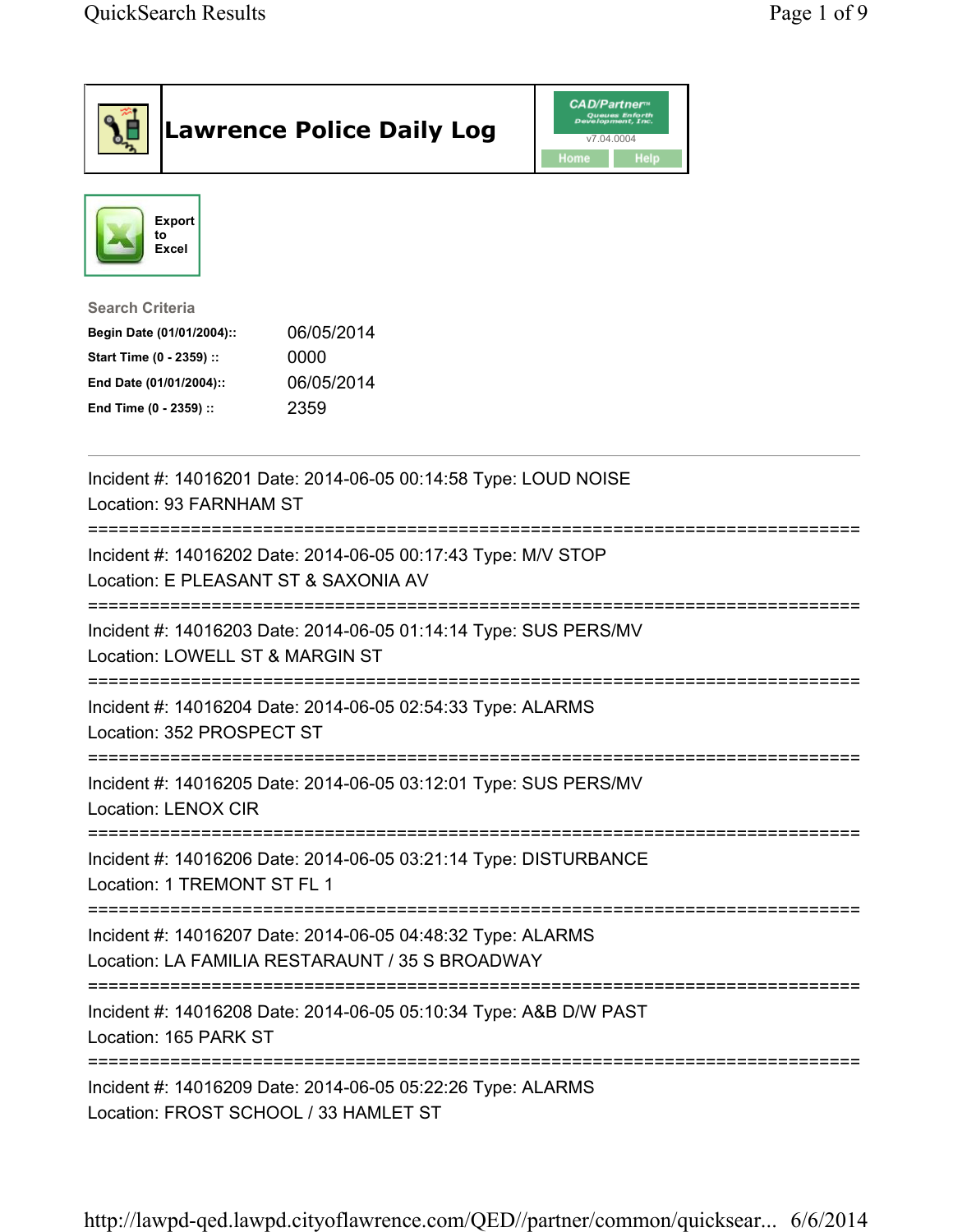| Incident #: 14016210 Date: 2014-06-05 06:42:14 Type: SUS PERS/MV<br>Location: 1 HALL ST                                              |
|--------------------------------------------------------------------------------------------------------------------------------------|
| Incident #: 14016211 Date: 2014-06-05 06:45:36 Type: STOL/MV/PAS<br>Location: 84 COLONIAL RD                                         |
| Incident #: 14016212 Date: 2014-06-05 06:51:32 Type: MAL DAMAGE<br>Location: 84 COLONIAL RD                                          |
| Incident #: 14016213 Date: 2014-06-05 07:27:56 Type: RECOV/STOL/MV<br>Location: 420 COMMON ST                                        |
| Incident #: 14016214 Date: 2014-06-05 07:28:36 Type: STOL/MV/PAS<br>Location: 12 BASSWOOD ST                                         |
| Incident #: 14016215 Date: 2014-06-05 08:14:04 Type: STOL/MV/PAS<br>Location: 382 MARKET ST<br>===================================== |
| Incident #: 14016216 Date: 2014-06-05 09:21:10 Type: ALARM/BURG<br>Location: 243 SALEM ST<br>================================        |
| Incident #: 14016219 Date: 2014-06-05 10:00:22 Type: STOL/MV/PAS<br>Location: 102 BUNKERHILL ST                                      |
| Incident #: 14016217 Date: 2014-06-05 10:00:57 Type: M/V STOP<br>Location: 248 BROADWAY                                              |
| Incident #: 14016218 Date: 2014-06-05 10:01:54 Type: WARRANT SERVE<br>Location: 143 ANDOVER ST                                       |
| Incident #: 14016220 Date: 2014-06-05 10:05:12 Type: TOW OF M/V<br>Location: 60 SAUNDERS ST                                          |
| Incident #: 14016221 Date: 2014-06-05 10:09:35 Type: B&E FOLLOW UP<br>Location: 178 UNION ST FL 3RDFL                                |
| Incident #: 14016222 Date: 2014-06-05 10:09:48 Type: MEDIC SUPPORT<br>Location: 90 COOLIDGE ST FL 2                                  |
| Incident #: 14016223 Date: 2014-06-05 10:09:50 Type: MAL DAMAGE<br>$I$ antion: $2E0$ MEDDIMACK CT                                    |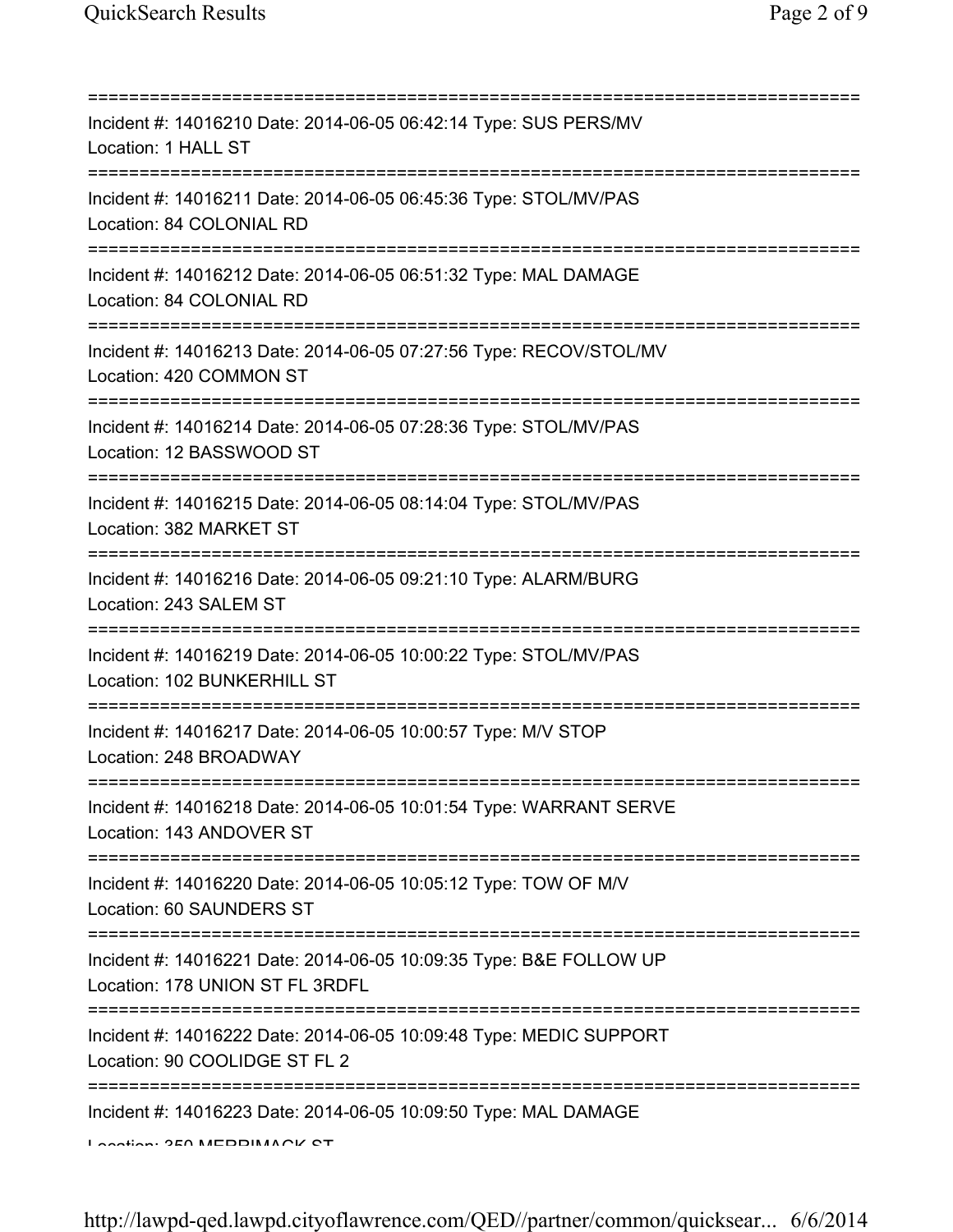| Incident #: 14016224 Date: 2014-06-05 10:19:29 Type: NOTIFICATION<br>Location: 178 UNION ST FL 2                                |
|---------------------------------------------------------------------------------------------------------------------------------|
| Incident #: 14016225 Date: 2014-06-05 10:21:30 Type: TOW OF M/V<br>Location: 71 BENNINGTON ST                                   |
| Incident #: 14016226 Date: 2014-06-05 10:23:10 Type: SUICIDE ATTEMPT<br>Location: 131 EXCHANGE ST                               |
| Incident #: 14016227 Date: 2014-06-05 10:26:26 Type: A&B PAST<br>Location: 183 HAVERHILL ST                                     |
| Incident #: 14016228 Date: 2014-06-05 10:27:41 Type: TOW OF M/V<br>Location: 485 HOWARD ST                                      |
| Incident #: 14016229 Date: 2014-06-05 10:40:25 Type: ALARM/BURG<br>Location: 144 BERKELEY ST                                    |
| Incident #: 14016230 Date: 2014-06-05 10:43:11 Type: B&E FOLLOW UP<br>Location: 220 WALNUT ST                                   |
| =================================<br>Incident #: 14016231 Date: 2014-06-05 10:56:37 Type: TOW OF M/V<br>Location: 2 APPLETON ST |
| Incident #: 14016232 Date: 2014-06-05 10:56:38 Type: AUTO ACC/NO PI<br>Location: 11 SUMMER ST                                   |
| Incident #: 14016233 Date: 2014-06-05 11:02:23 Type: B&E FOLLOW UP<br>Location: 84 PERRY AV                                     |
| Incident #: 14016234 Date: 2014-06-05 11:11:54 Type: M/V STOP<br>Location: ESSEX ST & LAWRENCE ST                               |
| Incident #: 14016235 Date: 2014-06-05 11:21:59 Type: TOW OF M/V<br>Location: 141 AMESBURY ST                                    |
| Incident #: 14016236 Date: 2014-06-05 11:24:58 Type: DOMESTIC/PROG<br>Location: 100 CHESTER ST FL 1                             |
| Incident #: 14016237 Date: 2014-06-05 11:27:48 Type: INVEST CONT                                                                |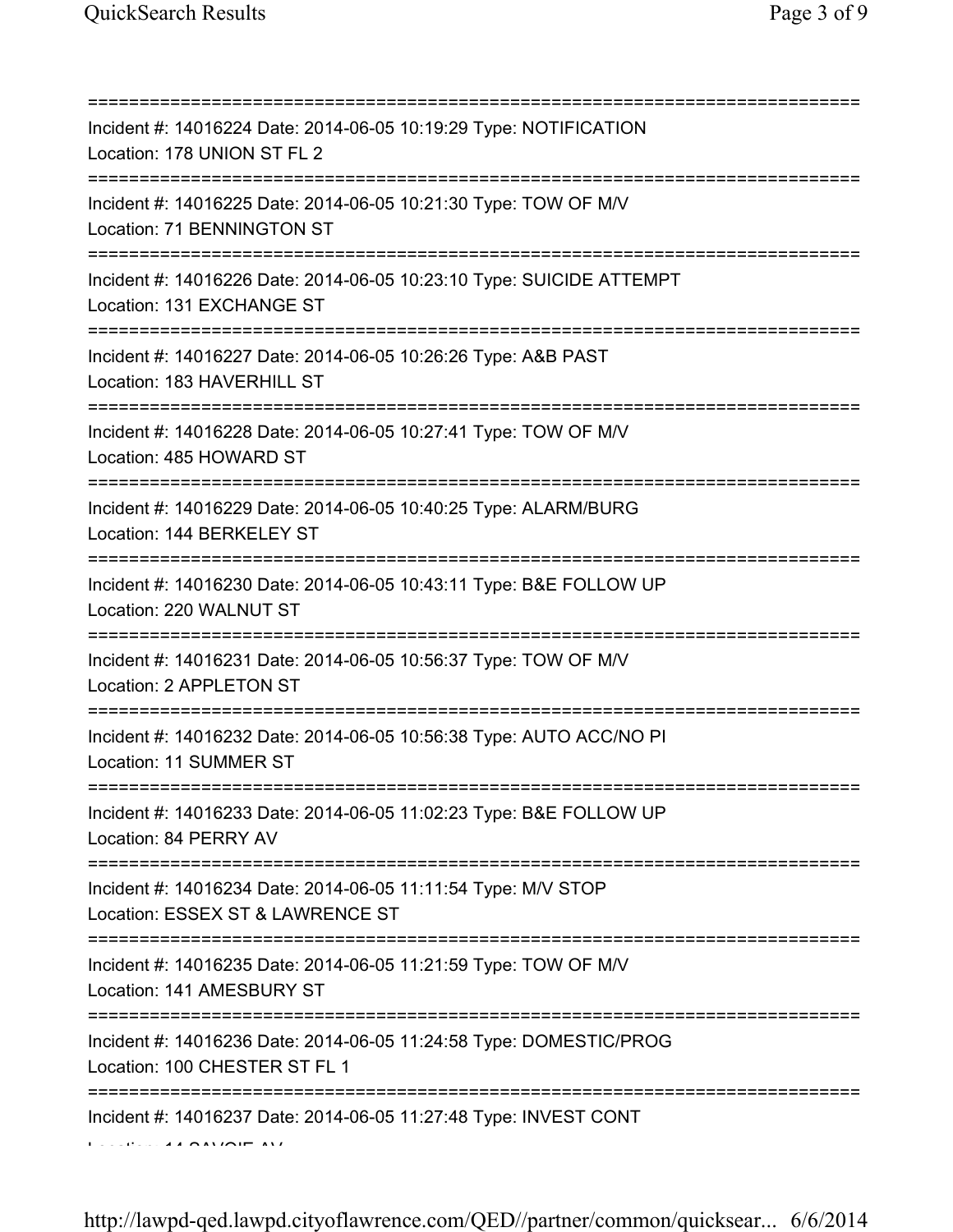=========================================================================== Incident #: 14016238 Date: 2014-06-05 11:35:32 Type: TOW OF M/V Location: CONCORD ST & FRANKLIN ST =========================================================================== Incident #: 14016240 Date: 2014-06-05 11:39:46 Type: HIT & RUN M/V Location: 11 SUMMER ST =========================================================================== Incident #: 14016239 Date: 2014-06-05 11:43:46 Type: B&E FOLLOW UP Location: 479 RIVERSIDE DR =========================================================================== Incident #: 14016241 Date: 2014-06-05 11:59:27 Type: M/V STOP Location: GARDEN ST & JACKSON ST =========================================================================== Incident #: 14016242 Date: 2014-06-05 12:01:14 Type: MAL DAMAGE Location: 60 ALLEN ST =========================================================================== Incident #: 14016243 Date: 2014-06-05 12:04:22 Type: ALARM/BURG Location: MERRIMACK VALLEY CREDIT UNION / 500 MERRIMACK ST =========================================================================== Incident #: 14016244 Date: 2014-06-05 12:14:33 Type: GUN CALL Location: DENNYS / 160 WINTHROP AV =========================================================================== Incident #: 14016245 Date: 2014-06-05 12:25:13 Type: INVESTIGATION Location: 279 ERVING AV =========================================================================== Incident #: 14016246 Date: 2014-06-05 12:33:17 Type: ASSSIT AMBULANC Location: 129 FARNHAM ST #2 =========================================================================== Incident #: 14016247 Date: 2014-06-05 12:36:02 Type: MISSING PERS Location: 5 LEROY AV =========================================================================== Incident #: 14016248 Date: 2014-06-05 13:07:47 Type: ALARM/HOLD Location: 76 PHILLIPS ST FL 2 =========================================================================== Incident #: 14016249 Date: 2014-06-05 13:14:53 Type: WARRANT SERVE Location: 86 BROADWAY =========================================================================== Incident #: 14016250 Date: 2014-06-05 13:21:31 Type: WARRANT SERVE Location: 220 MERRIMACK ST =========================================================================== Incident #: 14016251 Date: 2014-06-05 13:28:30 Type: NEIGHBOR PROB Location: 20 ROYAL ST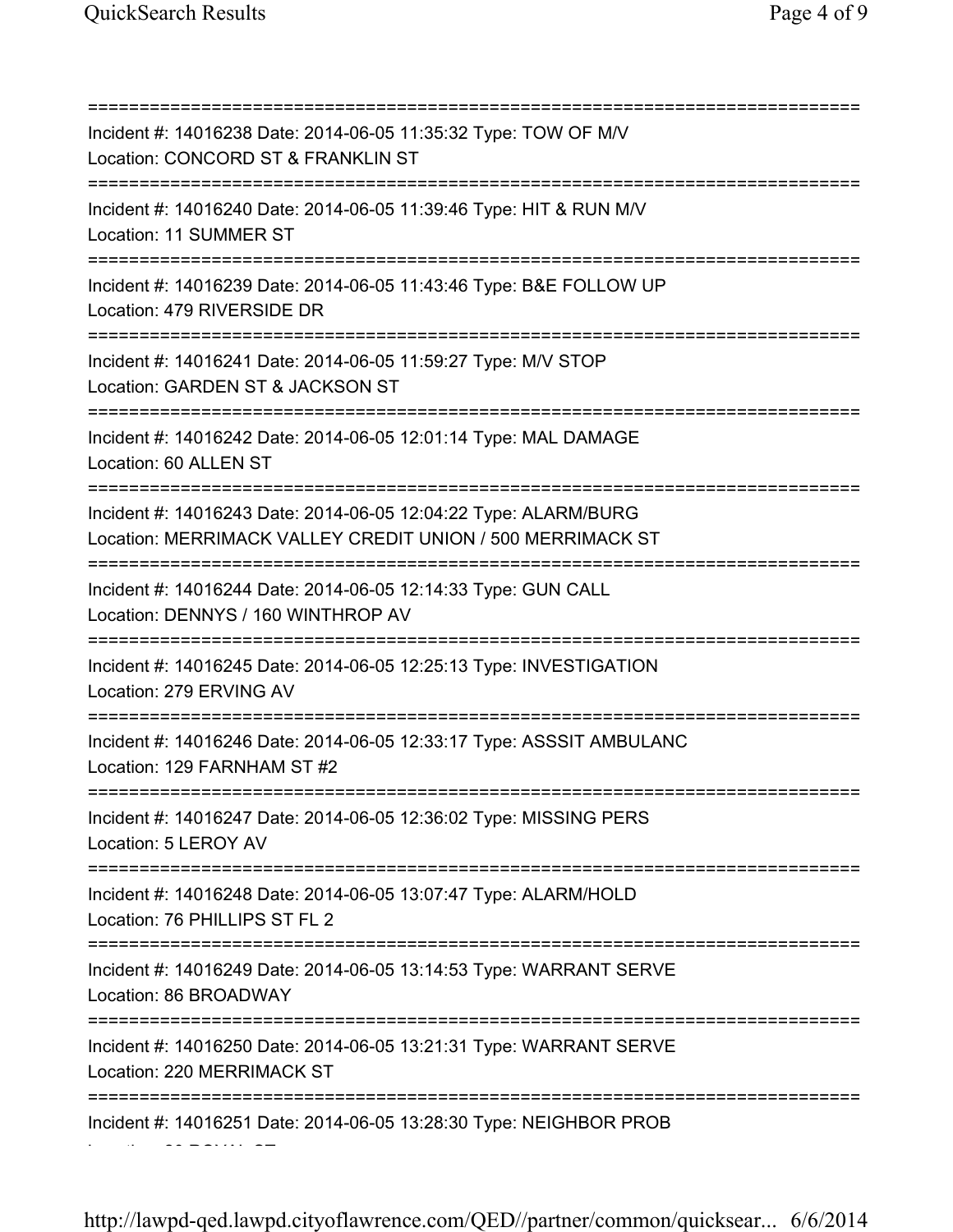=========================================================================== Incident #: 14016252 Date: 2014-06-05 13:37:47 Type: SUS PERS/MV Location: LORING ST & SHAWSHEEN RD =========================================================================== Incident #: 14016253 Date: 2014-06-05 13:42:18 Type: CK WELL BEING Location: 169 HAVERHILL ST #2ND DOOR LEFT FL 1 =========================================================================== Incident #: 14016254 Date: 2014-06-05 13:45:57 Type: B&E FOLLOW UP Location: 44 BEACON ST =========================================================================== Incident #: 14016255 Date: 2014-06-05 13:51:49 Type: B&E FOLLOW UP Location: 112 FARNHAM ST =========================================================================== Incident #: 14016256 Date: 2014-06-05 14:13:56 Type: TOW OF M/V Location: METHUEN ST & NEWBURY ST =========================================================================== Incident #: 14016257 Date: 2014-06-05 14:18:19 Type: INVEST CONT Location: 11 SUMMER ST =========================================================================== Incident #: 14016258 Date: 2014-06-05 14:22:39 Type: DISTURBANCE Location: WATER ST =========================================================================== Incident #: 14016259 Date: 2014-06-05 14:26:32 Type: DRUG VIO Location: 70 N PARISH RD =========================================================================== Incident #: 14016260 Date: 2014-06-05 14:32:47 Type: SUS PERS/MV Location: 27 SPRINGFIELD ST =========================================================================== Incident #: 14016261 Date: 2014-06-05 14:35:33 Type: SUS PERS/MV Location: HAZEL PL & WATER ST =========================================================================== Incident #: 14016262 Date: 2014-06-05 14:45:39 Type: ALARMS Location: 243 SALEM ST =========================================================================== Incident #: 14016263 Date: 2014-06-05 15:14:06 Type: NEIGHBOR PROB Location: 6 ORCHARD ST =========================================================================== Incident #: 14016264 Date: 2014-06-05 15:15:03 Type: M/V STOP Location: 203 HAVERHILL ST =========================================================================== Incident #: 14016265 Date: 2014-06-05 15:25:08 Type: DISTURBANCE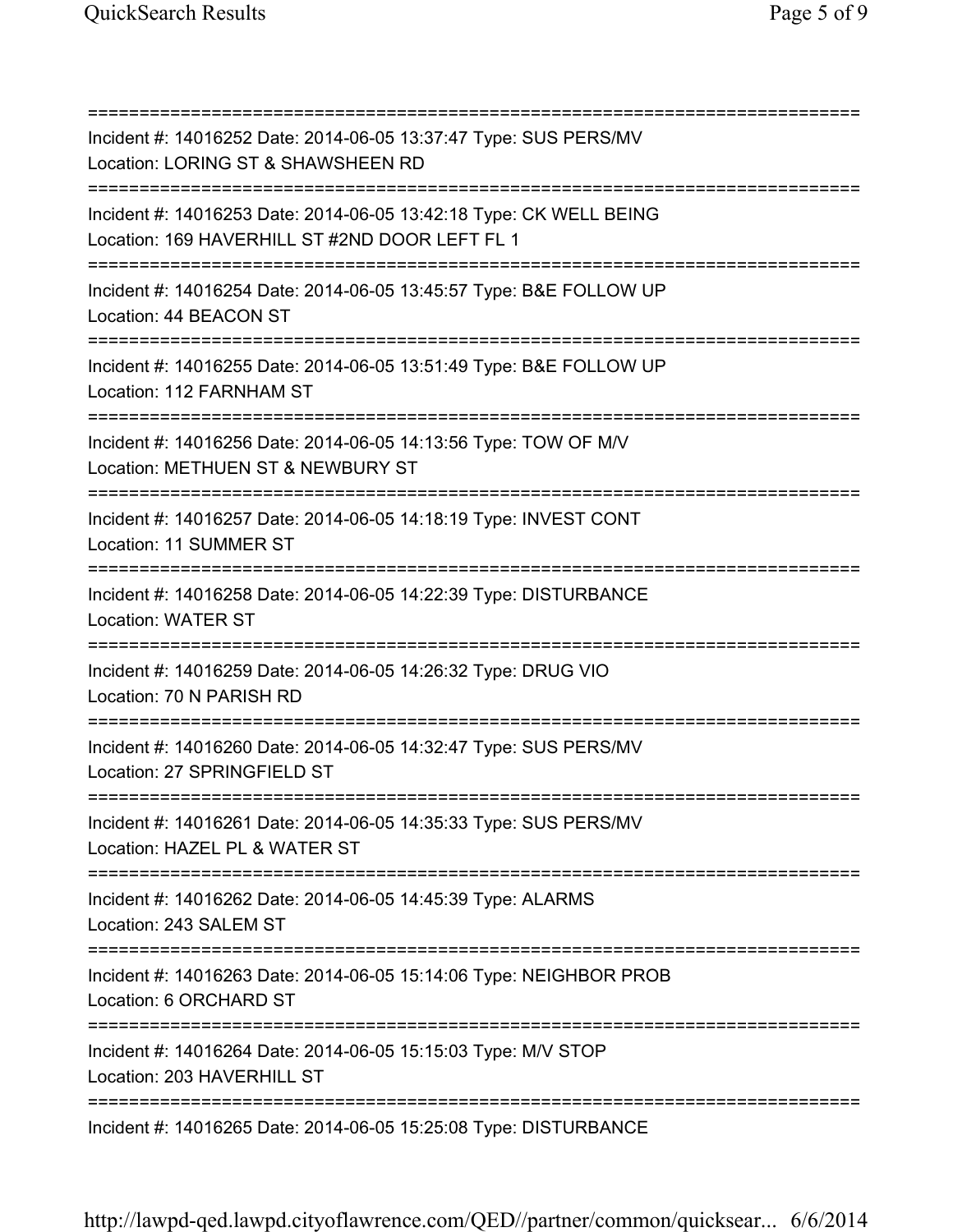=========================================================================== Incident #: 14016266 Date: 2014-06-05 15:32:48 Type: DISTURBANCE Location: LAWRENCE SENIOR CENTER / 155 HAVERHILL ST =========================================================================== Incident #: 14016267 Date: 2014-06-05 15:47:16 Type: AUTO ACC/NO PI Location: 164 EXCHANGE ST =========================================================================== Incident #: 14016268 Date: 2014-06-05 15:52:20 Type: NEIGHBOR PROB Location: 57 SALEM ST =========================================================================== Incident #: 14016269 Date: 2014-06-05 15:55:55 Type: INVEST CONT Location: 6 ORCHARD ST =========================================================================== Incident #: 14016270 Date: 2014-06-05 16:02:31 Type: LARCENY/PAST Location: 191 S BROADWAY =========================================================================== Incident #: 14016272 Date: 2014-06-05 16:23:13 Type: STOL/MV/PAS Location: 700 ESSEX ST =========================================================================== Incident #: 14016271 Date: 2014-06-05 16:36:26 Type: SUS PERS/MV Location: 93 HANCOCK ST =========================================================================== Incident #: 14016273 Date: 2014-06-05 16:51:11 Type: STOL/MV/PAS Location: 46 BRADFORD ST =========================================================================== Incident #: 14016274 Date: 2014-06-05 16:59:48 Type: B&E/PAST Location: SOUTH LAWRENCE EAST SCHOOL / 165 CRAWFORD ST =========================================================================== Incident #: 14016275 Date: 2014-06-05 17:21:34 Type: DISABLED MV Location: MERRIMACK ST & PARKER ST =========================================================================== Incident #: 14016276 Date: 2014-06-05 17:22:34 Type: INVESTIGATION Location: BOYS GIRLS CLUB / null =========================================================================== Incident #: 14016277 Date: 2014-06-05 17:24:37 Type: SHOPLIFTING Location: WALGREENS / 135 BROADWAY =========================================================================== Incident #: 14016278 Date: 2014-06-05 17:26:06 Type: A&B D/W PAST Location: 314 LOWELL ST =========================================================================== Incident #: 14016279 Date: 2014-06-05 17:50:57 Type: SUS PERS/MV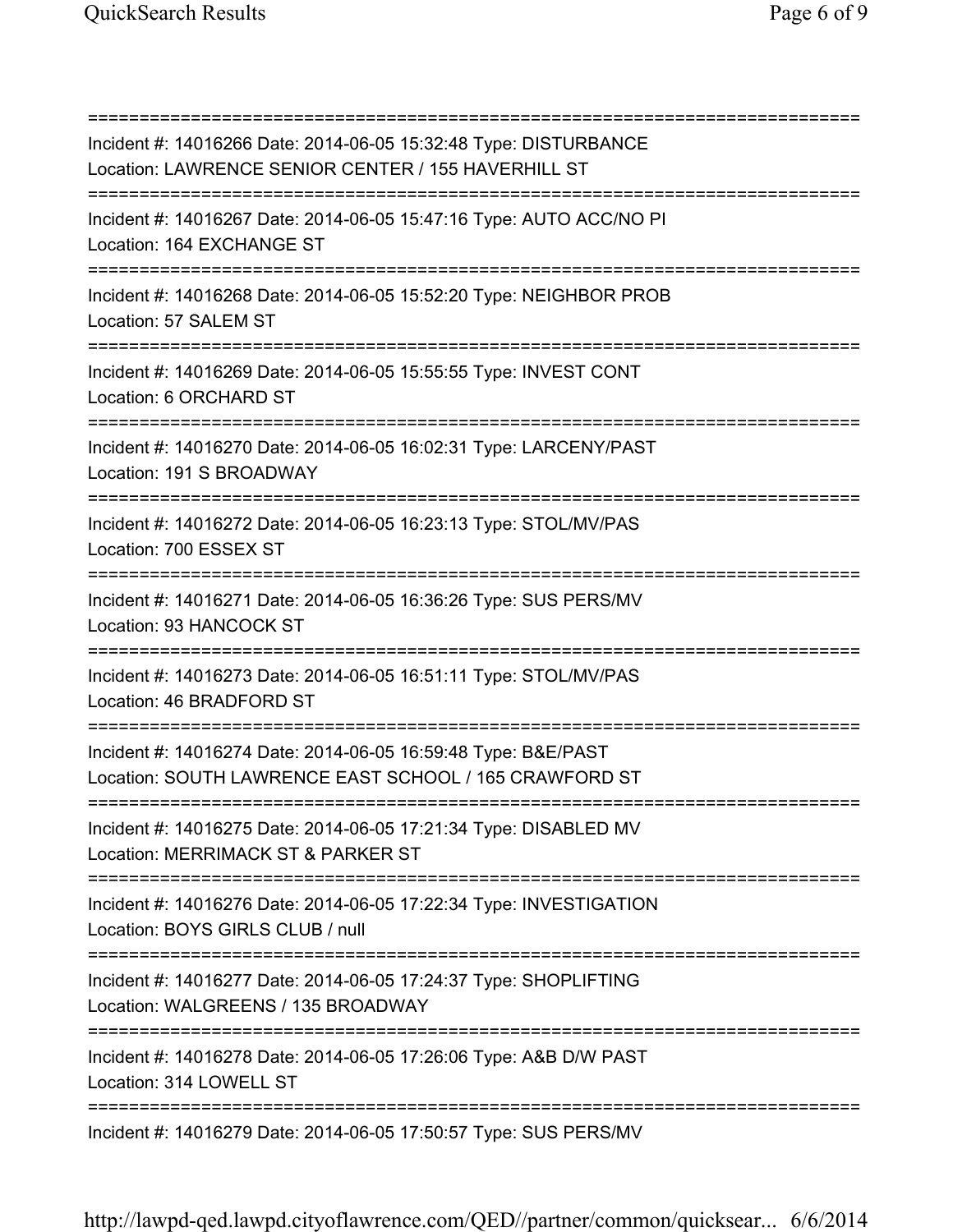| Location: WALGREENS / 135 BROADWAY<br>================================                                                                            |
|---------------------------------------------------------------------------------------------------------------------------------------------------|
| Incident #: 14016280 Date: 2014-06-05 17:59:38 Type: LOST PROPERTY<br>Location: ARLINGTON SCHOOL / 150 ARLINGTON ST<br>========================== |
| Incident #: 14016281 Date: 2014-06-05 18:06:51 Type: SUS PERS/MV<br>Location: E PLATT ST & MARSTON ST                                             |
| Incident #: 14016282 Date: 2014-06-05 18:10:25 Type: IDENTITY THEFT<br>Location: 126 FARNHAM ST FL 1ST                                            |
| Incident #: 14016283 Date: 2014-06-05 18:18:07 Type: TOW OF M/V<br>Location: PARKER ST & SALEM ST                                                 |
| =============================<br>Incident #: 14016284 Date: 2014-06-05 18:24:21 Type: WARRANT SERVE<br>Location: 125 CHESTNUT ST                  |
| Incident #: 14016285 Date: 2014-06-05 18:25:48 Type: LARCENY/PAST<br>Location: 24 SPRINGFIELD ST                                                  |
| Incident #: 14016286 Date: 2014-06-05 18:55:06 Type: MEDIC SUPPORT<br>Location: 5 EUTAW ST FL 2                                                   |
| Incident #: 14016287 Date: 2014-06-05 18:56:32 Type: NOTIFICATION<br>Location: 81 HAWLEY ST                                                       |
| Incident #: 14016288 Date: 2014-06-05 19:00:36 Type: DOMESTIC/PROG<br>Location: 12 AMES ST                                                        |
| Incident #: 14016289 Date: 2014-06-05 19:34:02 Type: DISTURBANCE<br>Location: 284 BROADWAY                                                        |
| Incident #: 14016290 Date: 2014-06-05 19:44:52 Type: STOLEN PROP<br>Location: 622 ANDOVER ST                                                      |
| Incident #: 14016291 Date: 2014-06-05 20:01:32 Type: SUICIDE ATTEMPT<br>Location: 381 CHESTNUT ST #109                                            |
| =============<br>Incident #: 14016292 Date: 2014-06-05 20:12:16 Type: SUS PERS/MV<br>Location: 50 ISLAND ST                                       |
|                                                                                                                                                   |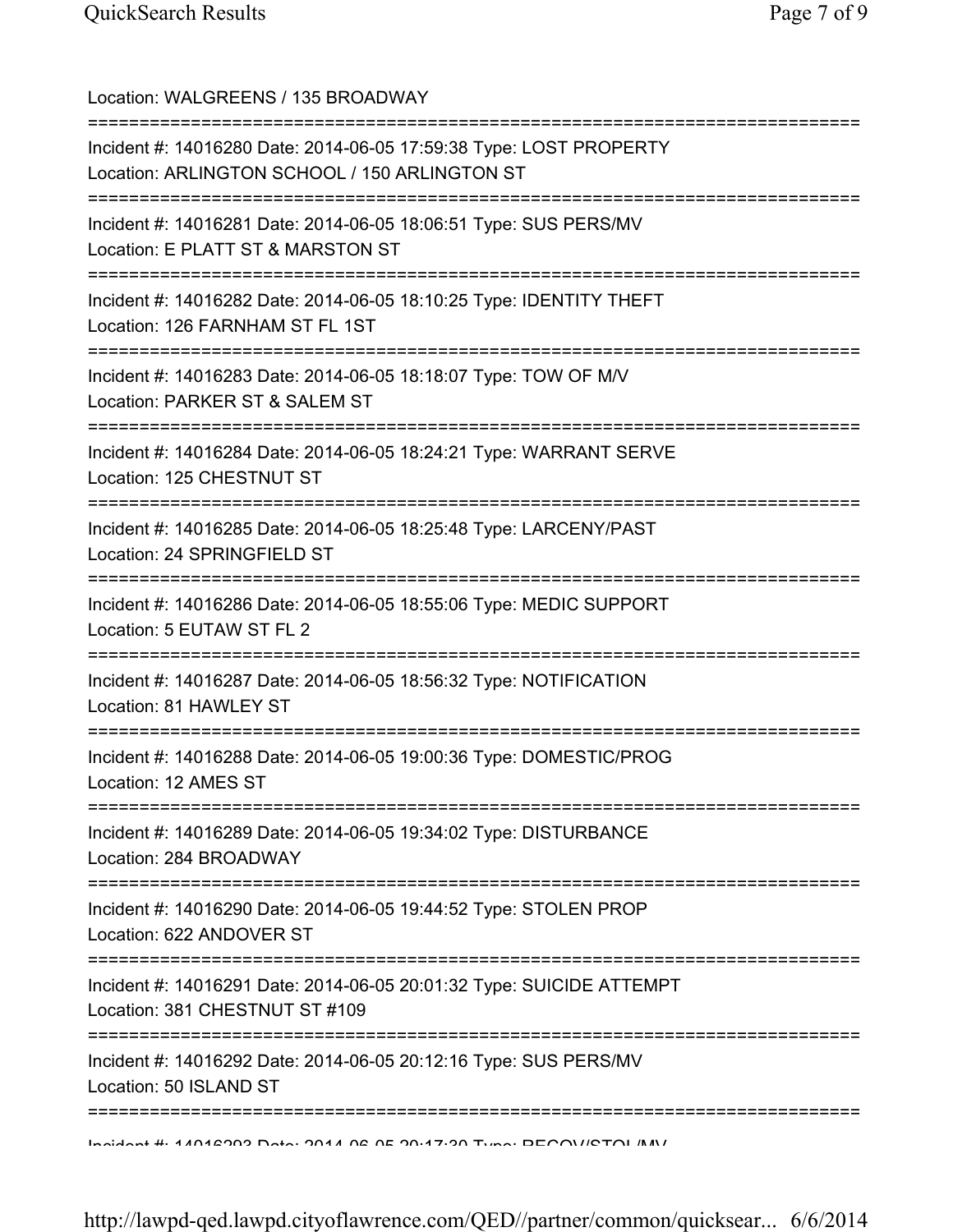| Location: 34 HANCOCK ST<br>=====================================                                                                           |
|--------------------------------------------------------------------------------------------------------------------------------------------|
| Incident #: 14016294 Date: 2014-06-05 20:26:39 Type: AUTO ACC/NO PI<br>Location: AMES ST & PEARL ST<br>=============================       |
| Incident #: 14016296 Date: 2014-06-05 20:27:24 Type: B&E/PAST<br>Location: 315 PROSPECT ST #1 FL 1                                         |
| Incident #: 14016295 Date: 2014-06-05 20:28:00 Type: MV/BLOCKING<br>Location: 34 MARBLE AVE                                                |
| Incident #: 14016297 Date: 2014-06-05 20:35:52 Type: TOW OF M/V<br>Location: 9 OXFORD ST                                                   |
| Incident #: 14016298 Date: 2014-06-05 21:04:16 Type: MEDIC SUPPORT<br>Location: 178 E HAVERHILL ST                                         |
| Incident #: 14016299 Date: 2014-06-05 21:08:17 Type: DOMESTIC/PAST<br>Location: 3 WOODLAND ST                                              |
| Incident #: 14016300 Date: 2014-06-05 21:10:24 Type: ALARM/BURG<br>Location: SALVATION ARMY / 250 HAVERHILL ST                             |
| Incident #: 14016301 Date: 2014-06-05 21:38:42 Type: MAN DOWN<br>Location: 145 FRANKLIN ST                                                 |
| Incident #: 14016302 Date: 2014-06-05 22:18:29 Type: M/V STOP<br>Location: ELM ST & JACKSON ST                                             |
| Incident #: 14016303 Date: 2014-06-05 22:42:08 Type: UNKNOWN PROB<br>Location: 10 KEMPTON CT                                               |
| ================================<br>Incident #: 14016304 Date: 2014-06-05 23:08:23 Type: M/V STOP<br>Location: ALLEN ST                    |
| =====================<br>:=============<br>Incident #: 14016305 Date: 2014-06-05 23:22:23 Type: UNWANTEDGUEST<br>Location: 1 TREMONT ST #7 |
| Incident #: 14016306 Date: 2014-06-05 23:39:36 Type: NOISE ORD<br>Location: 204 S UNION ST FL 4                                            |
| ============================                                                                                                               |